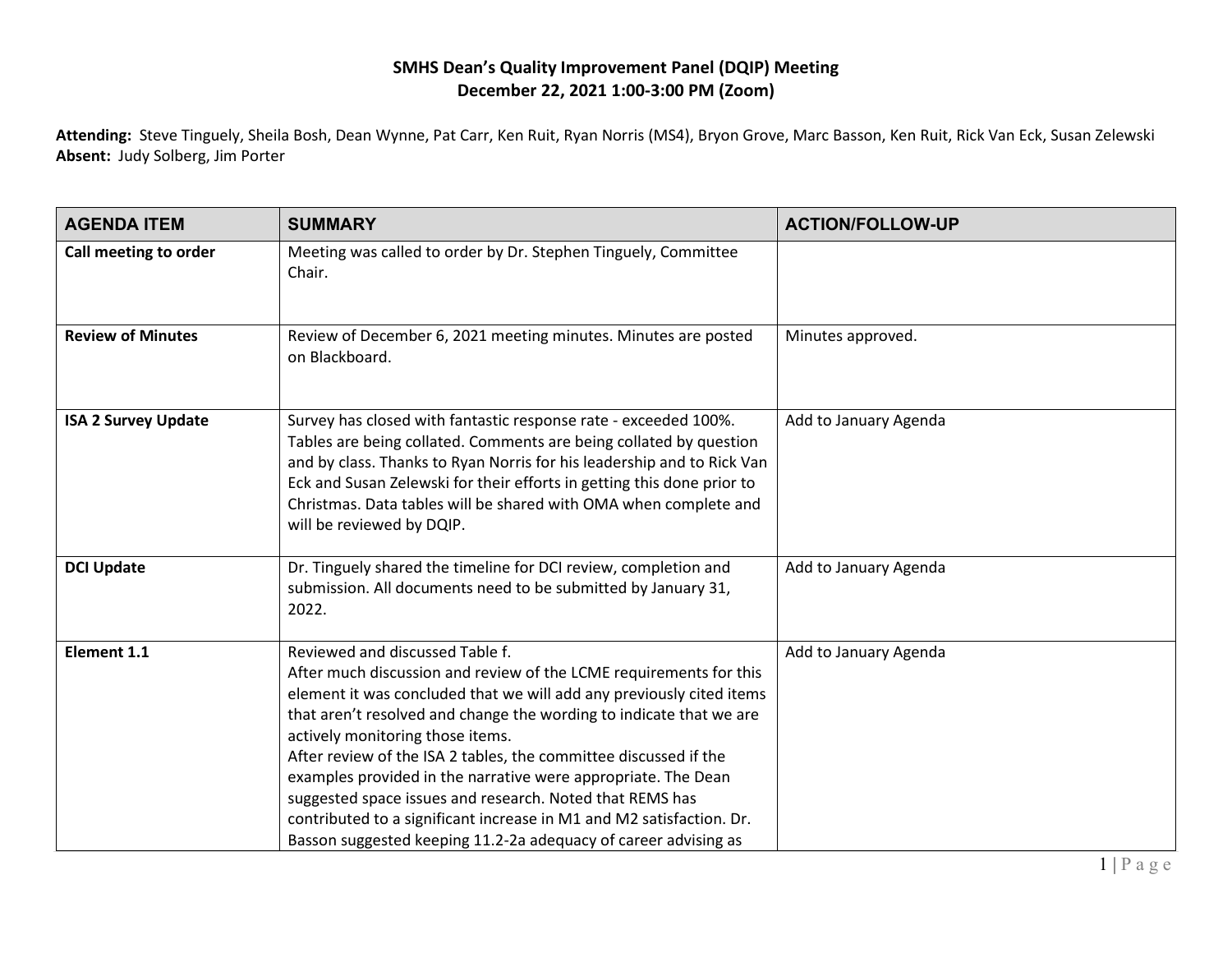|                                    | our example and include that we're now implementing a monitoring<br>system. Dr. Basson requested that Dr. Tinguely obtain REMS<br>numbers for the past 5 years.                                                                                                                                                                                                                                                                                                                                                                                                                                                                                                                                                                                                                                                                                                                                       | Dr. Tinguely will contact Terry Nelson             |
|------------------------------------|-------------------------------------------------------------------------------------------------------------------------------------------------------------------------------------------------------------------------------------------------------------------------------------------------------------------------------------------------------------------------------------------------------------------------------------------------------------------------------------------------------------------------------------------------------------------------------------------------------------------------------------------------------------------------------------------------------------------------------------------------------------------------------------------------------------------------------------------------------------------------------------------------------|----------------------------------------------------|
| <b>Element 6.2 Follow Up</b>       | The Dean corresponded with Dr. Cantanese from LCME and<br>participated in email discussions with Dr's Tinguely and Basson.<br>Following that exchange, he revised the narrative a. response. He<br>commented that we need to be clear that observation requires<br>active learning. The Dean asked Dr. Zelewski to edit this paragraph<br>and emphasize how rarely "only observation" occurs. He suggested<br>stating the percentage of the observation only experiences. Dr.<br>Zelewski will pull the numbers and make the revision.                                                                                                                                                                                                                                                                                                                                                                |                                                    |
| <b>Self Study Summary</b>          | Dr. Tinguely has been working on the executive summary with input<br>from DQIP. He sent his last iteration to Dr's Basson and Ruit and has<br>since removed CQI as a strength. The document was reviewed today.<br>Dr. Wynne commented that he likes the six areas of strength that<br>were chosen.<br>Dr. Tinguely commented that he reviewed the GQ Benchmarking<br>document prior to completing the draft. He noted that in 34 of the<br>areas that we are in less than the 10 <sup>th</sup> percentile. Dr. Ruit suggested<br>that we ask the AAMC for benchmarking data for other community<br>based medical schools. There were no objections to what Dr.<br>Tinguely added as strengths and weaknesses during this meeting. Dr.<br>Tinguely asked the committee to read the document on their own<br>and provide any comments directly to him. It has been posted to<br>Blackboard for review. | Add to January Agenda                              |
| <b>ISA 2 Tables for Comparison</b> | 2.4-2b Awareness of student concerns of the office of associate dean<br>for students/student affairs shows slight increase in satisfaction.<br>2.4-2c Same level of dissatisfaction.<br>2.4-4b slight decrease in satisfaction due to N/A's. Decrease in<br>dissatisfaction noted.<br>2.4-4c slight decrease in dissatisfaction.<br>3.2-2a increased satisfaction most likely due to REMS.<br>3.2.2b decrease in dissatisfaction again.                                                                                                                                                                                                                                                                                                                                                                                                                                                               | Add review and monitoring to future meeting agenda |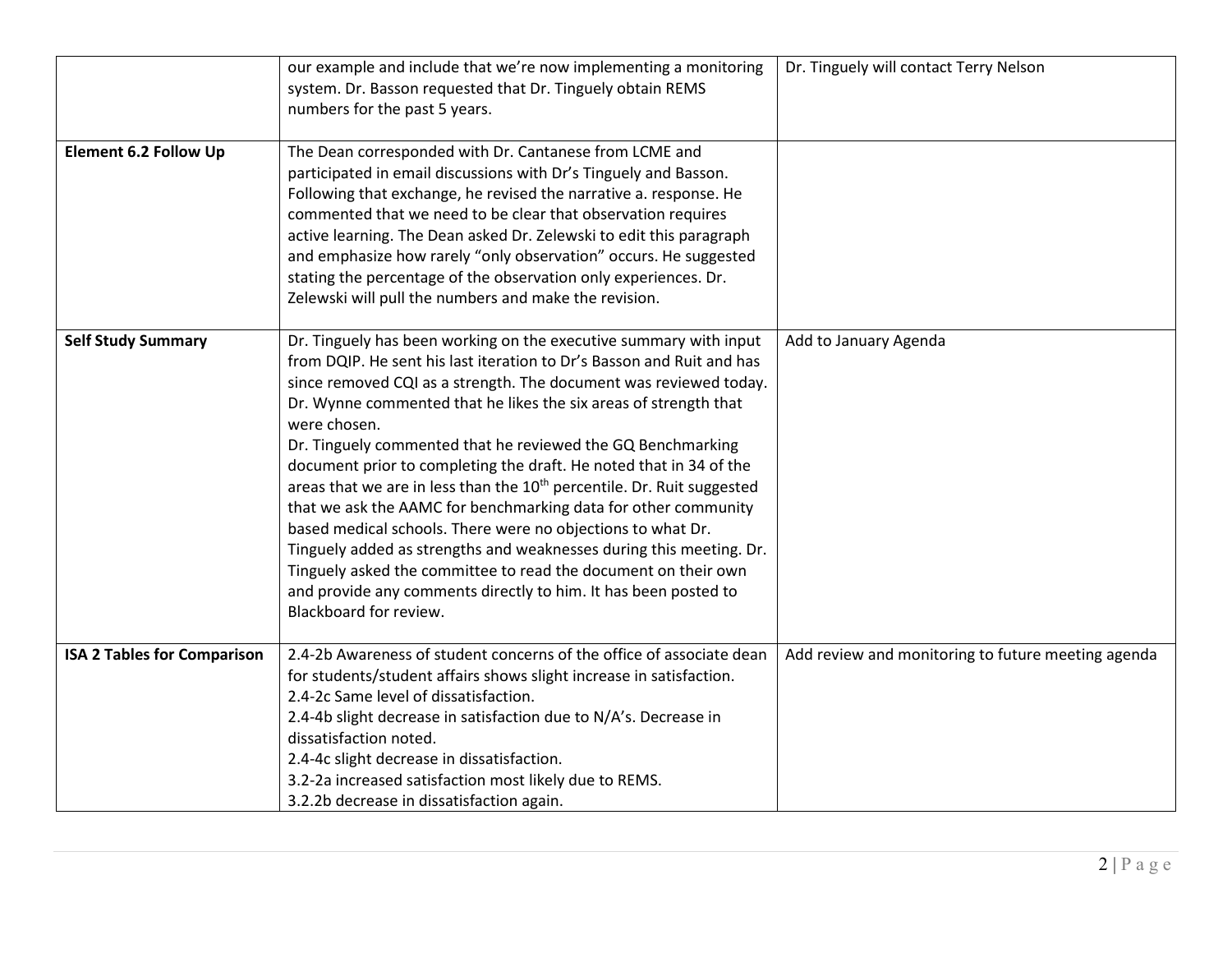| 5.11-2a. It was an issue that was noted on the GQ. This problem was    |  |
|------------------------------------------------------------------------|--|
| fixed prior to the ISA.                                                |  |
| 5.11-2b This was due to including M1's and M2's so a small increase.   |  |
| 5.11-6a Susan commented that students have asked for more              |  |
| lockers outside the Sim Center. Marc asked Susan to work with Terry    |  |
| Nelson on this.                                                        |  |
| 5.11-6b satisfaction rate significant increase and a moderate          |  |
| increase in the dissatisfaction. This is thought to be due to the fact |  |
| that M1's and M'2 are on this table. The Dean commented that he        |  |
| will check with Ronnie(LCME) to see if this can be removed.            |  |
| 6.3-1a similar numbers                                                 |  |
| 6.3-1b previously low for M1's due to remote learning. Satisfaction    |  |
| increased for M1's from 38% to 79%. Challenges in the initial          |  |
| scheduling of the new curriculum. The Achieve program took up the      |  |
| lunch time. Jane Dunlevy has worked very hard on this in the new       |  |
| curriculum Marc suggests removing asterisk in original table and also  |  |
| suggests quoting the number in the element rather than adding the      |  |
| table to the document.                                                 |  |
| 7.6-4 Less N/A's now. Noted that students are taught this in clinical  |  |
| years, however, we have added some things to the preclinical           |  |
| curriculum so there's some increase as well as decrease noted.         |  |
| 8.5-1 dissatisfaction down and satisfaction is up                      |  |
| 8.5-2 Dissatisfaction up slightly and satisfaction increased           |  |
| significantly. Many N/A's in the M1 & M2 years on ISA.                 |  |
| 11.1-2 increased satisfaction and decreased dissatisfied.              |  |
| 11.1-2b improvement especially noted for M1's.                         |  |
| 11.2-2a satisfaction increased slightly and dissatisfaction increased  |  |
| slightly.                                                              |  |
| 11.2-2b satisfaction much improved. Dissatisfaction unchanged          |  |
| 12.1-2a increase in N/A's across all years                             |  |
| The Dean recommended that all the ISA2 data go into the appendix,      |  |
| no need to separate it out by elements. Anything we want to            |  |
| highlight should be written about in the narrative.                    |  |
| 12.1 -2b very similar to ISA                                           |  |
| 12/3-3a dissatisfaction the same and slight increase in satisfaction.  |  |
| 12.3-3c lower dissatisfaction. Credit to Michelle Montgomery.          |  |
|                                                                        |  |
|                                                                        |  |